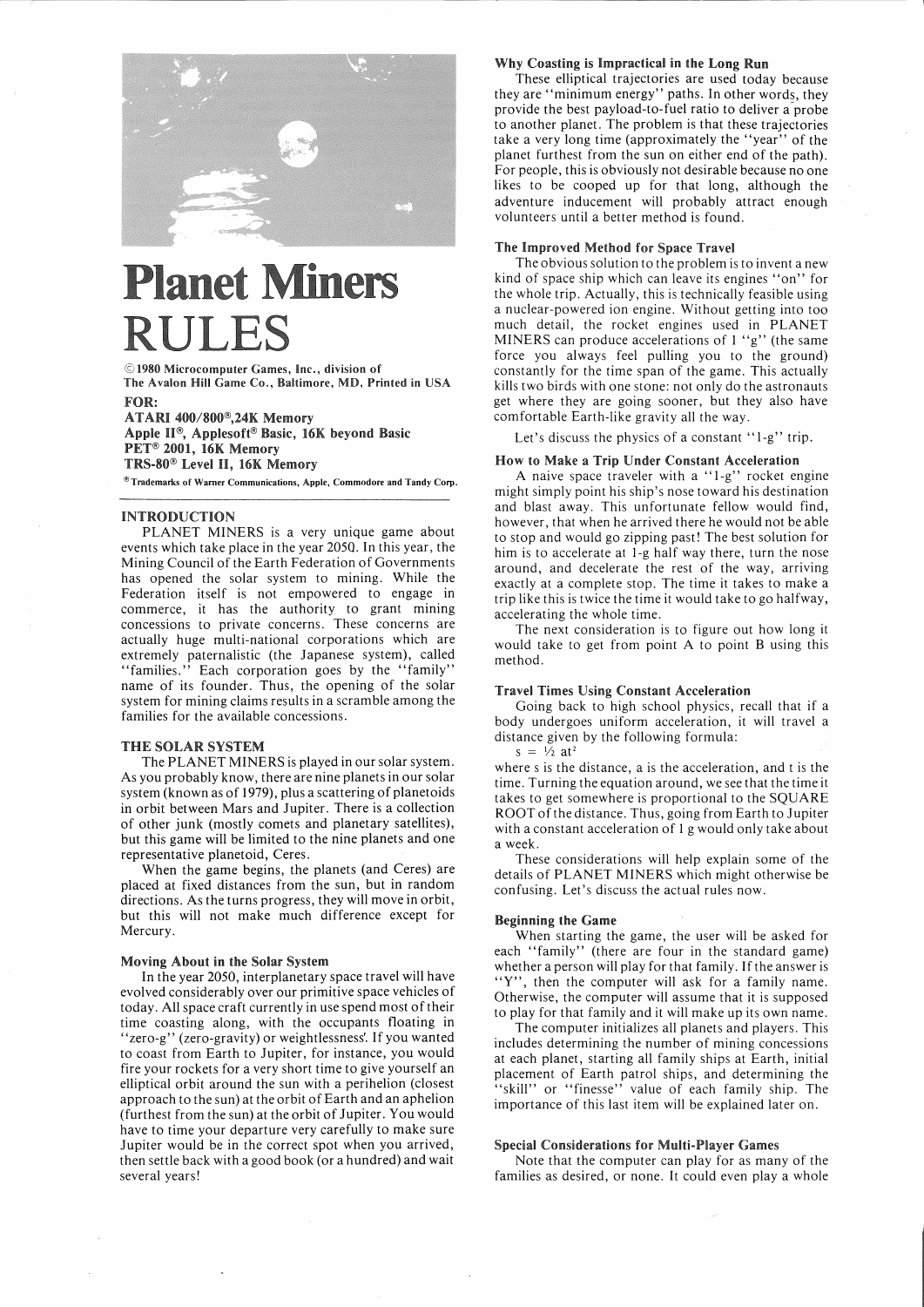game all by itself! If two or more persons are playing, they will take turns entering commands as directed by the computer. All players are allowed to look at the display at all times except when a person is entering commands.

During this time, the person entering commands is obliged to report to all players whenever a public announcement is made as a result of one of his commands (see below).

## **Entering Commands**

The families being played by the computer will have commands entered for them by the program, and so the only concern is how the human players can indicate to the computer what they want to do. The game is divided into turns which are each one day (Earth) in length. Each day, each person will be requested to enter commands. The commands are numbers corresponding to a menu. The menu is not normally displayed. However, entering a command 0 will cause the menu to be displayed. Players will typically enter many commands each turn.

The next sections describe the commands.

#### 1. (2.) Large (Small) Solar System Map

These commands cause a map display of the solar system to be put on the screen. The computer will list the planets by number and the player must type the number corresponding to the planet he wants in the center of the map.

The large display (if centered at the sun) will show all planets, with the inner planets crowded at the center. The small display will only go out about as far as Jupiter.

One feature of the map which will seem strange at first is that the distance on the MAP is proportional to the SQUARE ROOT of the distance in SPACE as measured from the planet in the center. In other words, the map is used to give a feeling for the TIME to get from the central planet to any other planet.

#### 3. Display Travel Times

This command will display a matrix containing the travel times (in days) from any planet to any other planet. The format is similar to automobile mileage charts that are available from the auto club.

#### 4. Display Mining Status

This command will display a matrix giving the mining concession status at every planet with columns for each family and the last column for claims not yet assigned.

#### 5. Display Ships in Orbit

This command will display a matrix containing the numbers of ships in orbit for each family at each planet. The number of Earth patrol ships is listed in the last column. Note that ships in transit are not listed on this display. Only the owning player knows where his ships are going-an important game feature.

#### 6. Display Ship Status

This command lists only the player's ships, but it gives complete data on the planet the ship is travelling from, the planet the ship is travelling to, and how many days to get there. An important parameter which is also listed is the "finesse" or "skill" of the crew and captain of that ship. This number is (usually) fixed and will prove useful for executing some of the other commands (or defending against them).

#### 7. Set Ship Destination

The player uses this command to set a new destination for one of his ships. The computer executes an automatic command 6, then asks which ship. If a correct ship number is typed, the computer will display the planets by number and ask for a destination. The computer will then set the ship destination and travel time.

Once a ship's course is set, it can be reset that day only. When a ship has left orbit and is in transit, its course cannot be reset. (This makes the game interesting and also simplifies the calculations.) When the ship enters orbit around its new planet, the course can be set again.

### 8. Protest a Claim

This is the first of the commands used to try to grab claims away from the other families. A protest is made in the Mining Council to the effect that there has been some error in the filing of a claim. The Council considers the protest, influenced by the finesse of the protester and of the other family at Earth. If the council agrees with the protest, the claim will be made public. However, this can backfire by getting the Council irritated so that they will be less likely to give new mining concessions to the protester.

The computer will ask for the planet and family numbers for lodging the protest after displaying the choices. Simply type the proper number followed by RETURN (or ENTER).

## 9. Attempt to Claim-Jump

This command attempts to snatch a claim directly from one family and give it to the player. There are two steps which must both be successful to accomplish this. First, there must be one or more of the player's ships at the planet where the claim-jumping is taking place. The finesse value at the planet is used to attempt to tamper with the claim marker beacons. The finesse of the other family at that planet (if any of his ships are there) is used to try to catch the tamperer. If any Earth patrol ships are at the planet, they will also attempt to capture.

There are three possible results of the attempted tampering. First, it can be successful, in which case play proceeds to the next step (see below). Second, it can fail but the agent escapes, which leaves suspicions and an unfavorable political climate on Earth. The third possibility is that the agent is captured. In this last case, if there are Earth patrol ships at the planet, one of them will escort the offending player's ship back to Earth, where it will be held for a number of days. If there is no patrol ship, the ship of the other family will take a day off to torture the agent for information. This will ADD one finesse point to the other player's ship and SUBTRACT one from the ship which attempted the tampering.

Note that there is no possibility of being caught if there are neither patrol ships nor ships of the other family at the system where claim-jumping is attempted.

Assuming that the attempt to tamper with the marker beacons is successful, the next step is to try to convince the Mining Council to transfer ownership of the claim. Here, the finesse value at Earth is used similarly to command /8. The only penalties for failure to convince the council are similar to command 8 (protesting a claim).

The computer will prompt for planet and family for the claim-jump in the same way as command 8.

#### 10. Attempt Sabotage

The purpose of this command is to attempt to sabotage a space ship of another family. The computer will ask for the planet and family in the usual way. After that, the sabotage will be attempted using the same basic procedure as claim-jumping. If it succeeds, the ion drive of the other ship will turn on and the ship will go out of control for a number of turns. The penalties for failure are similar to claim-jumping.

This is the only "sneaky trick" command which, if successful, leaves no indication of "who done it." In the case of multi-person games, the person who SUCCESSFULLY sabotages need not announce it. All other attempts are public knowledge.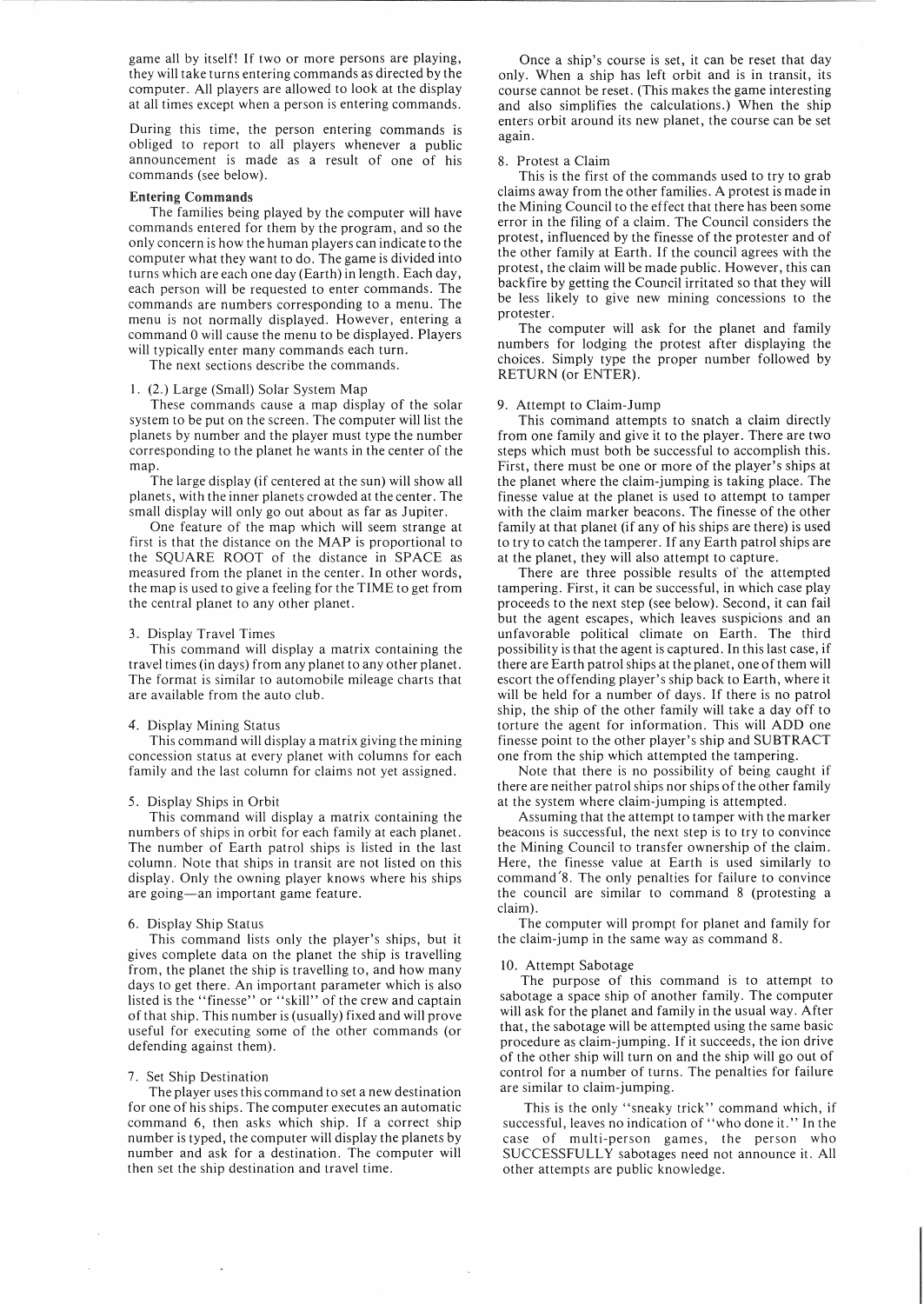## 11. Finished With Commands Today

This command signals the computer that the player is finished entering commands for this turn (only).

### Finesse (or Skill)

Finesse has already been mentioned in connection with entering commands. The finesse of a family at a planet is equal to the SQUARE ROOT of the SUM of SQUARES of his ship's finesse values at that planet. Thus, ships with finesse of 4 and 3 would have a total finesse of 5 (NOT 7).

Finesse at Earth is used to influence the Mining Council for favorable decisions. It is used in general to claim mining concessions at planets, claim-jump, and sabotage. Maintaining finesse at Earth is the cornerstone of any successful game strategy in PLANET MINERS.

## **Getting Mining Concessions**

The normal method for getting a mining concession in the first place is to have a ship at a planet with one or more unconceded mining claims. The program will automatically try to execute a mining claim for each ship at such a planet. However, it requires a favorable political climate at Earth (finesse) to be granted more than one mining concession per day. The finesse of the ship making the claim is also considered when evaluating the chances for success. A family which has executed commands 8 or 9 will never be granted more than one mining claim on the same day, regardless of the outcome.

#### **Ending the Game**

The game ends when either all unconceded claims are gone or the Mining Council declares an end arbitrarily sometime after the 40th turn.

### The Winner

The winner is the family with the most mining claims at the end. The computer will print the results.

When one person plays alone against the computer and his best ship has a finesse (skill) of 5 or more, he should only consider it a victory if he gets more than all other families combined. The (impossible) goal to shoot for is to shut out the other families completely.

### EXAMPLES OF PLAY

This section gives some examples that will be useful for the computer game beginner. An important thing to keep in mind is that the computer expects the player to imput his commands in a very precise format and terminate them by pressing the "ENTER" (or "RETURN") key. The computer is very literal-minded and can't make guesses about what was REALLY meant! (Note that there will be some very minor differences between the versions for the different computers, but all versions are very nearly identical.)

As the game begins, all ships (except patrol ships) will be at Earth. One of the first things a player might wish to do is to check the status of his ships. When it is his turn, the computer will display.

# COMMANDS FOR THE JONES FAMILY ON DAY 1 YOUR COMMAND:

The computer is now waiting for a command. The "JONES" player would type

## 6 (ENTER)

and the computer would respond with

## STATUS OF JONES FAMILY SHIPS ON DAY 1

|                  |           |       |       | Days  |
|------------------|-----------|-------|-------|-------|
| Ship             | (Finesse) | From  | To    | To Go |
|                  | (0)       | Earth | Earth |       |
| 2                | (3)       | Earth | Earth |       |
| -3               | (1)       | Earth | Earth |       |
| $\boldsymbol{4}$ | (4)       | Earth | Earth |       |
|                  | 2١)       | Earth | Earth |       |

#### **YOUR COMMAND:**

The computer is waiting for another command. If the player wants to send a ship somewhere, he enters command 7:

#### 7 (ENTER)

The computer responds with the ship status again (as above), then asks

# WHICH SHIP?

The player enters his choice:

2 (ENTER)

The computer will then display the planets and ask which one:

| 1-Mercury    | 2-Venus   | $3$ -Earth | 4-Mars   |
|--------------|-----------|------------|----------|
| 5-Ceres      | 6-Jupiter | 7-Saturn   | 8-Uranus |
| 9-Neptune    | 10-Pluto  |            |          |
| YOUR CHOICE? |           |            |          |

The player would then enter his choice:

#### 6 (ENTER)

The computer would ask for the next command. If the player requests a ship status again, he will get

#### STATUS OF JONES FAMILY SHIPS ON DATE 1

|                |           |       |         | Days  |
|----------------|-----------|-------|---------|-------|
| Ship           | (Finesse) | From  | Tо      | To Go |
|                | (0)       | Earth | Earth   |       |
| 2              | (3)       | Earth | Jupiter | 7     |
| 3              | (1)       | Earth | Earth   |       |
| $\overline{4}$ | (4)       | Earth | Earth   |       |
|                | (2)       | Earth | Earth   |       |

While entering commands may seem difficult at first, a little experience will make entering them almost second nature. Note that the computer won't let you do anything against the rules, so don't worry about that!

## CASSETTE LOADING INSTRUCTIONS **ATARI 400/800**

Lift the cartridge door on your ATARI 400/800 computer and insert the COMPUTING LANGUAGE BASIC cartridge into the computer. Use the LEFT CAR-TRIDGE slot on the ATARI 800 system.

Press the POWER switch on the side of the console ON. With SIDE ONE of the cassette up, put it into your ATARI CASSETTE RECORDER and press 'REWIND' until the tape stops moving. Using the keyboard, type:

#### CLOAD

Then press the 'RETURN' key on the keyboard. You will hear one beep. Push 'PLAY' on the recorder and press the 'RETURN' key on the keyboard again. The recorder should start to move and the program will be loaded. By turning up the volume on your video screen you can hear the program being loaded. When the tape stops, the program has been transferred from the cassette tape to the computer. 'READY' will be displayed on the screen. Type: 'RUN' and press the 'RETURN' key to play the game. The program has been recorded on the cassette twice to insure against errors in loading. Should your video screen display the word ERROR, press the RESET button at the top righthand corner of the keyboard and repeat all of the above loading instructions.

To assure a successful load on your Atari computer we suggest you advance the clear portion of tape (leader) until the brown magnetic portion is just visible to the left of the cassette head.